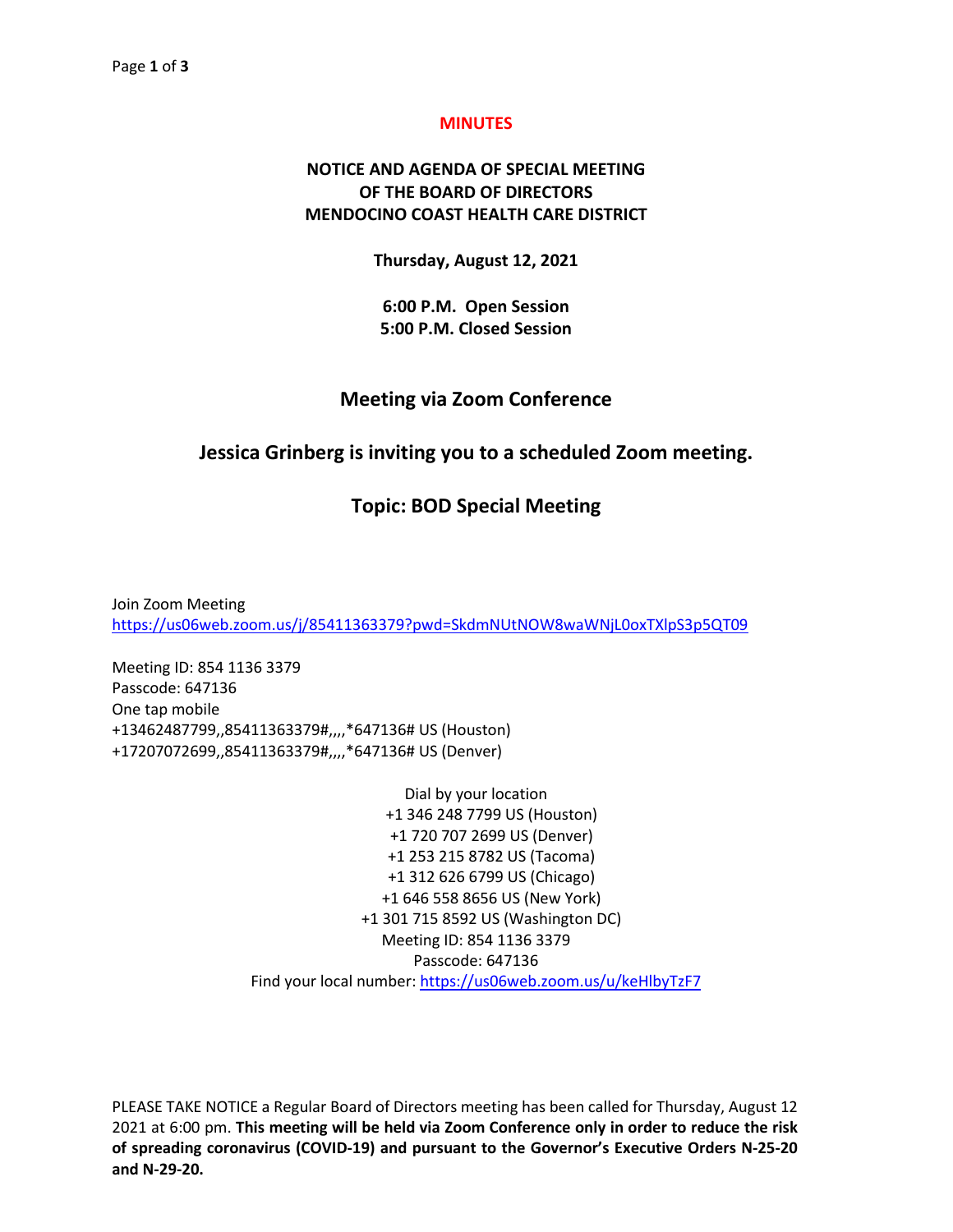No physical location from which members of the public may observe the meeting and offer public comment will be provided.

### **CONDUCT OF BUSINESS:**

1. **5:00 P.M. CALL TO ORDER:** Ms. Jessica Grinberg, Chair

### 2. **ROLL CALL**

Present: Redding, Spring, McColley, Grinberg Absent: DeVall

## 3**. PUBLIC COMMENTS**

None

### 4. **CLOSED SESSION**

- **a) Information/Action***:* Public Employment: District Manager. Government Code §54954.5 & 54957.
- **b) Information/Action:** Proprietary strategies on community outreach Government Code §37606 and Health and Safety Code §32106. Discussion will concern potential new programs. Estimated Date of Public Disclosure: November 1, 2021

### 5. **6:00 P.M. OPEN SESSION CALL TO ORDER-** Ms. Jessica Grinberg, Chair

### 6. **ROLL CALL**

Present: Redding, Spring, McColley, Grinberg Absent: DeVall

### 7. **REPORT ON CLOSED SESSION MATTERS**

**a) Information/Action***:* Public Employment: District Manager. Government Code §54954.5 & 54957

Motion to approve hiring Jacob Peterson as District Manager pending negotiation of contract by McColley and Spring. Moved by Redding Second by McColley Vote: McColley yes; Spring yes; Redding yes; Grinberg yes

### 8**. PUBLIC COMMENTS**

Judy Leach provided an update on hospital matters including an update on COVID guidelines. Introduction of Warren Tate as AH CFO for Mendocino County.

#### 9. **APPROVAL OF THE AGENDA:** Ms. Jessica Grinberg, Chair Moved by Spring. Second by McColley

Vote: McColley yes; Spring yes; Redding yes; Grinberg yes